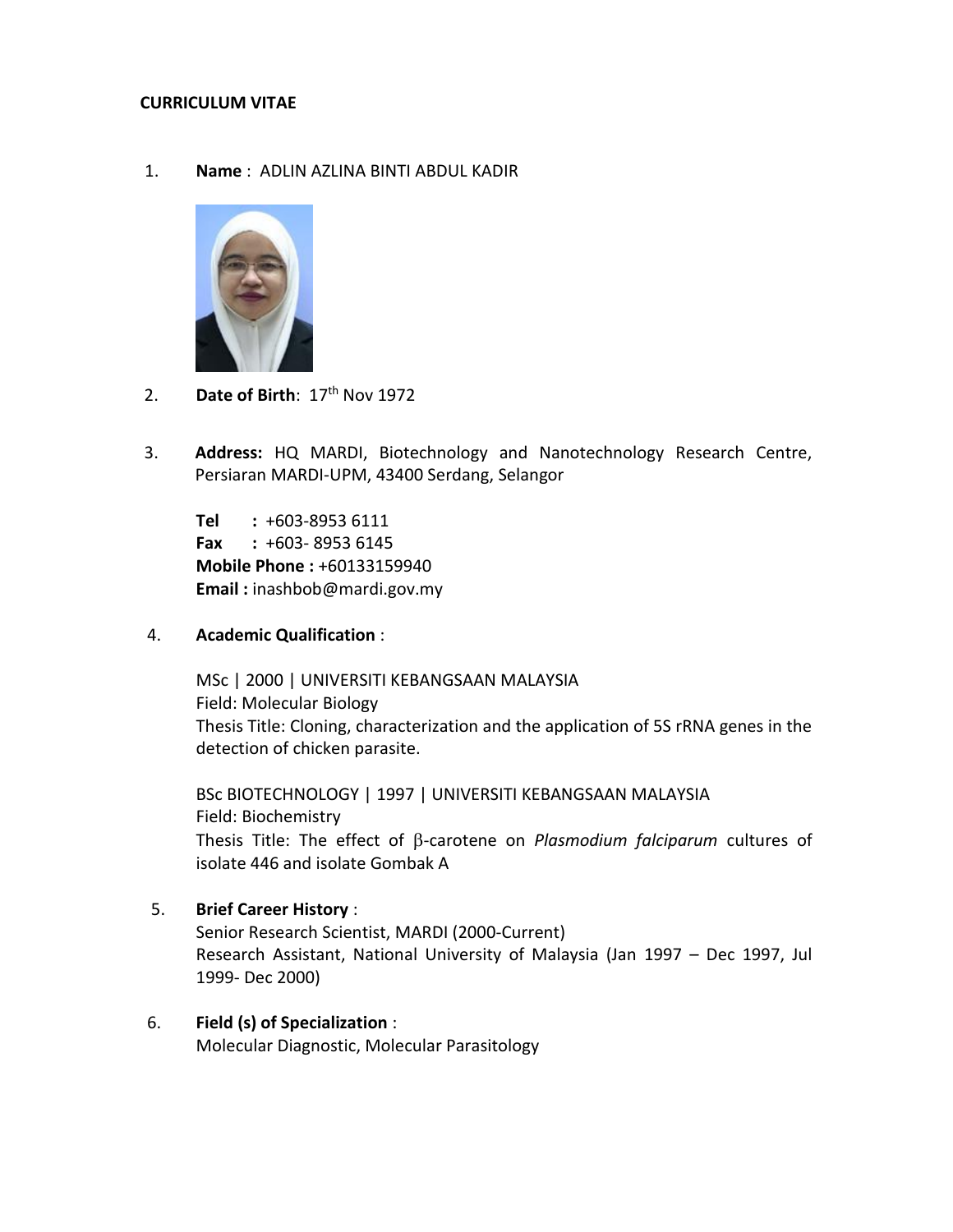## 7. **Research Areas/ Topic** :

- 1. Development project of MARDI: Development of molecular diagnostic technique for rapid detection of BLB, BLS and Blast diseases (2016 – 2020) Collaborator
- 2. Development of effective grain corn production system for high yielding varieties and quality for animal feed Pengesanan pantas toksin (2019-2020) Collaborator
- 3. Penilaian Sistem EWS di Lapangan. P-RI420 (Jan Nov 2019). Collaborator
- 4. Kajian omiks dan kefungsian gen untuk penambahbaikan varieti dan pengawalan penyakit kritikal buah premium terpilih P-RB405 (Jan – Nov 2019) Collaborator
- 5. Prototaip kit pengesan pantas penyakit mati rosot betik (Jan –Dec 2015) RMKe-10 (Projek Mega) Project leader
- 6. Development of lateral flow immunoassay for early detection of Dieback Disease in papaya (Jan 2013-Dec 2014) Project leader
- 7. The detection of plant diseases (Tungro, CMV, PRSV and Anthracnose) using nano-biosensor technology (2013-2014) RMKe-10 (Projek Mega) Collaborator
- 8. Development of Nanosensor detection for Dieback in Papaya (2012-2014) Project leader
- 9. Prototaip probe biopenderia enzim untuk mengesan racun serangga (2013- 2014) RMKe-10 (Projek Mega) Collaborator
- 10. Development of electronic sensor system for early detection of dieback attack at the papaya farm. (2013-2014) RMKe-10 (Projek Mega) Collaborator
- 11. Biosensor and Biodiagnostic in Agro-Food industries (2011-2012) Peruntukan khas under Development of Imuno-Lateral Flow Strip for Cucumber Mosaic Virus (CMV) detection (Biosurveillance MOSTI), Collaborator
- 12. Developmentof PCR based detection of foods and food ingredients that contain genetically modified soybean P&P 64.6 Project leader

## 8. **Achievements/ Awards**:

- 1. Bronze Medal, Knowledge Category **Adlin Azlina A.K**., and Lau Han-Yih,: Production of polyclonal antibody against pure culture of *Erwinia mallotivora* and its LPS for diagnosis tool for dieback disease in papaya. MARDI Science & Technology Exhibition 2015, 25th - 27th Ogos 2015, MAEPS, Serdang
- 2. Bronze Medal at Malaysia Technology Expo 2006. Genetically modified food (GMF) detection kit for food containing GM maize. **Adlin Azlina A.K**., Lau Han-Yih, Mohd Afendy A.T. and Tan Chon-Seng, KL Malaysia
- 3. Silver Medal, Tan Chon-Seng, **Adlin Azlina A.K**., and Lau Han-Yih,: Genetically modified organisms (GMO) detection kit. 16th International Invention Innovation Industrial Design & Technology Exhibition 2005 (ITEX 2005) KL Malaysia
- 4. Bronze Medal, Knowledge Category Mohd Afendy A.T., Sariah Meon, Wong M.Y., **Adlin Azlina A.K**., Lau H.Y. and Nurasmaliza M.A. PCR Detection of Pathogenic Ganoderma spp. for Diagnosing Basal Stem Rot in Oil Palm.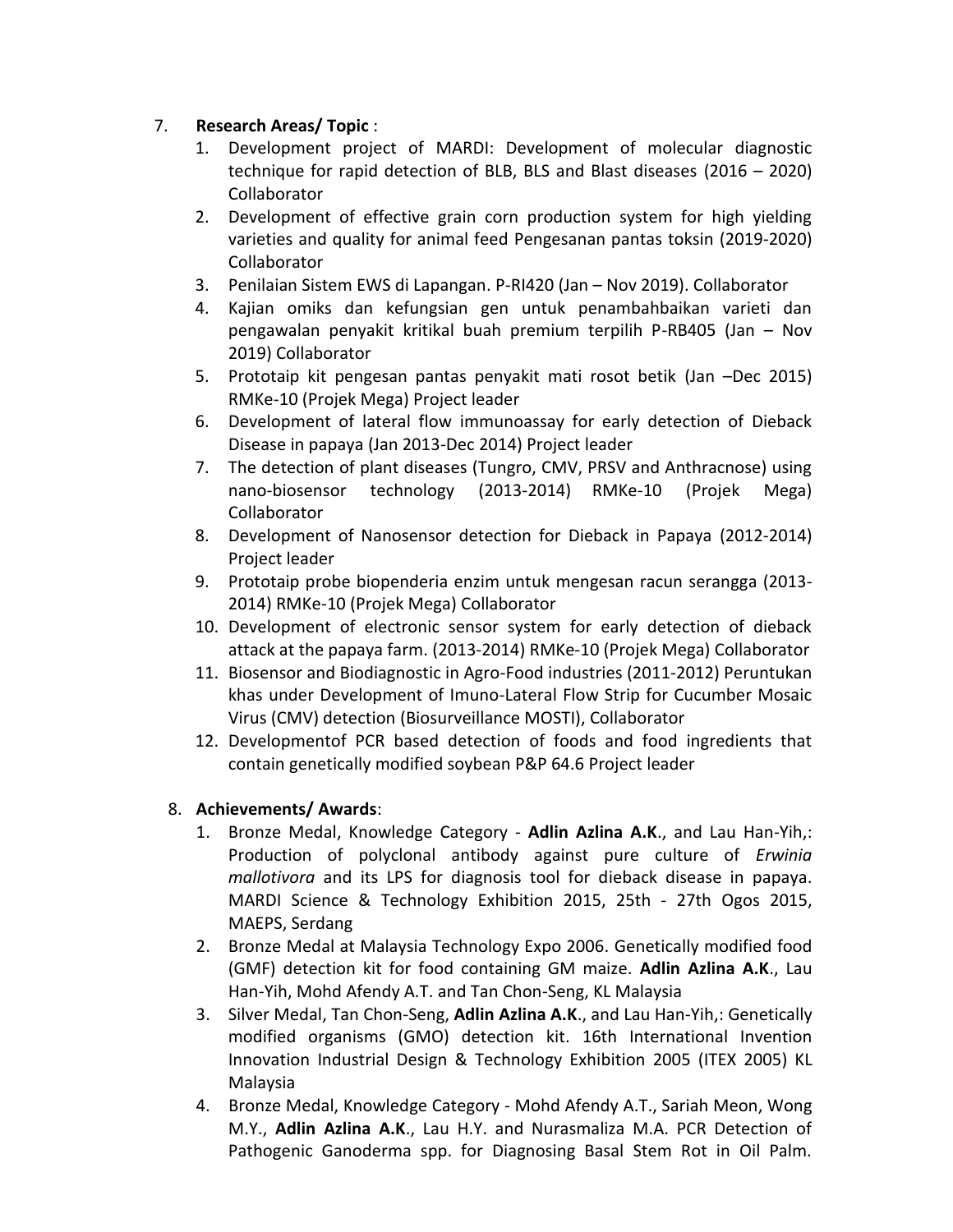MARDI Science & Technology Exhibition 2008, 11th - 13th Nov 2008, MAEPS, Serdang

- 5. Bronze Medal, Knowledge Category M. S. Suria, M. Erna Mutiara Lau Han-Yih, N. S. Mariana and A. R. Raha. Specificity and sensitivity of multiplex PCR assay for detection of *E.coli* O157:H7. 5th MARDI Science & Technology Exhibition, 15-17 March 2010, MAEPS Serdang
- 6. Silver Medal,- ,A. T. Mohd Afendy, M. S. Suria, Noor Azlina Masdor, **Adlin Azlina A. K.** and I. Zamri. Multiplex PCR kit for simultaneous detection of multi-foodborne pathogens in poultry products. BioInnovation Awards 2013, KL Malaysia

## **9. List of Publications**

Preliminary study on the production of polyclonal antibody against lipopolysaccharide (LPS) and pure culture of *Erwinia mallotivora* for the detection of dieback disease in papaya. International Congress Of The Malaysian Society For Microbiology ICMSM 7-10 Disember 2015. Bayview Beach Resort, Penang, Malaysia

**A.K. Adlin Azlina, A**.H. Zainal-Abidin, Z. Zulkiflie, M.S. Jangi & F.M. Tomley. 2005. Developing of a DNA hybridization technique for the detection of two pathogenic Emeria species of chicken. *Journal of Tropical Agriculture and Food Science (JTAFS),* 33 (1): 83-87

**A.K. Adlin Azlina,** A.H. Zainal-Abidin, Z. Zulkiflie, M.S. Jangi & F.M. Tomley. 2004. Cloning and Characterization of the 5S rRNA genes from *Eimeria* spp. *Journal of Tropical Agriculture and Food Science (JTAFS),* 32 (2): 197-205.

Faridah Salam**, Adlin Azlina Abdul Kadir** & Hazalina Zulkifli. Teknologi Biosensor & Biodiagnostik. Dalam: Papaya Genomics over the years**.** Penerbit MARDI, Selangor, dalam semakan 2018 Chapter in Book

**Adlin Azlina Abdul Kadir,** Nano Lempung, Ensiklopedia DBP, dalam semakan, 2018. Chapter in Book

**Adlin Azlina Abdul Kadir** & Lau Han Yih. 2010 GMO (Genetically Modified Organisms) detection kit. Buku MARDI: Three decades of achievements in R&D. m.s 11. MARDI Special Report

**Adlin Azlina Abdul Kadir.** Dieback Disease Early Detection Using Lateral Flow Immunoassay. Buku 5 Tahun Pencapaian MARDI, dalam semakan, 2018. MARDI Special Report

Adlin Azlina. A.K, Kiew Lian Wan and Sheila Nathan. 2017. Detection Of *Eimeria* Species By Polymerase Chain Reaction Based On Species-Specific Scar Markers In Commercially reared Chickens In Selangor, Malaysia. proc. 4th ARCAP & 38th MSAP Ann. Conf., 28 - 30 August 2017, Senai, Johor, Malaysia.

Adlin Azlina A.K., Noriha A. and Erna Mutiara M. 2018. Development of Early Detection of Dieback Disease (*Erwinia mallotivora*) by using Lateral Flow Immunoassay (LFIA) Technique. 28th Malaysian Society Of Plant Physiology Conference. 28-30 Ogos 2018. Hotel Perdana Kota Bharu Kelantan